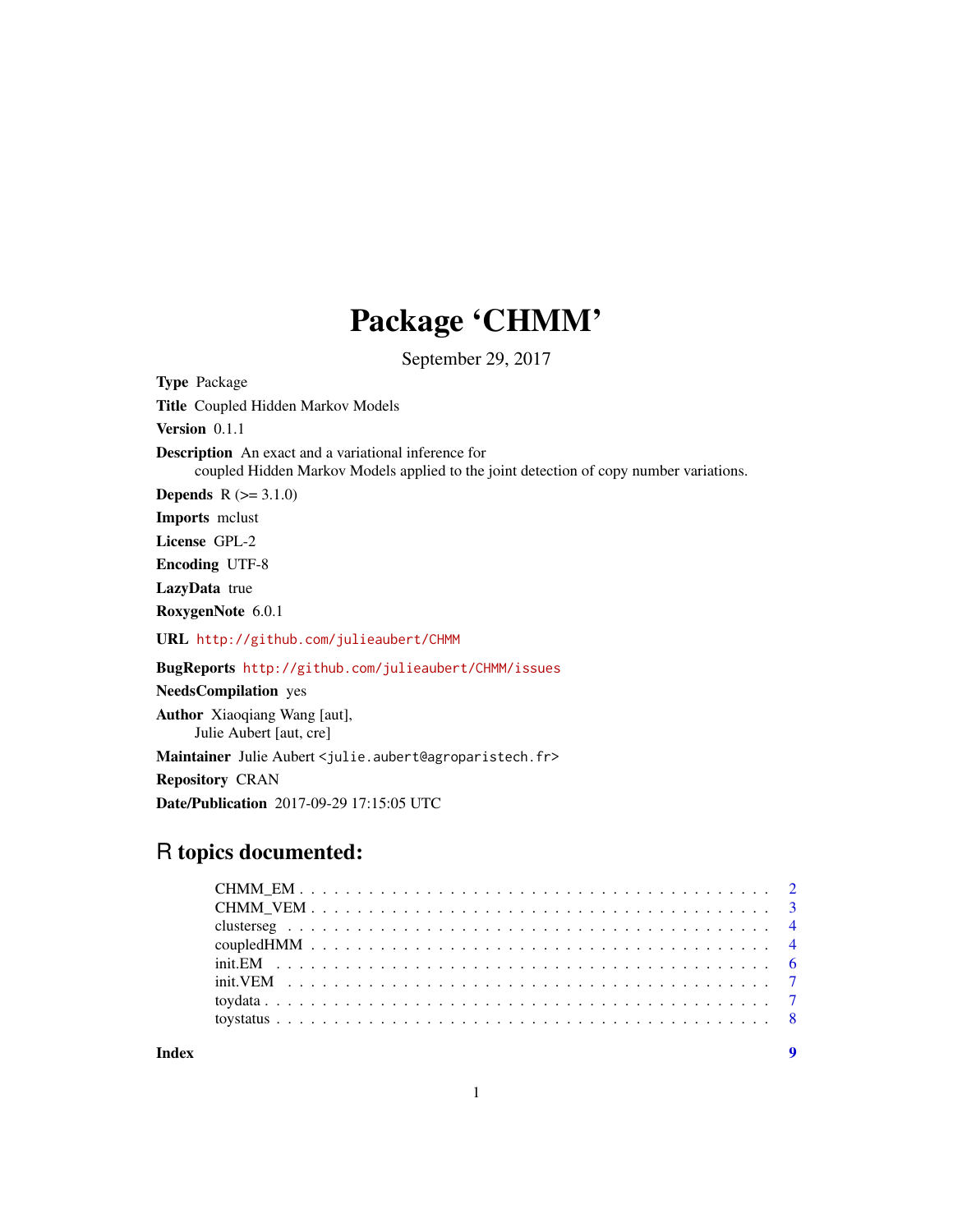<span id="page-1-1"></span><span id="page-1-0"></span>Perform exact inference of coupled hidden markov models.

#### Usage

```
CHMM_EM(X, nb.states, S, omega, meth.init = "mclust", var.equal = TRUE,
  itmax = 500, threshold = 1e-07)
```
### Arguments

| $\times$  | a data matrix of observations. Columns correspond to individuals.                                        |
|-----------|----------------------------------------------------------------------------------------------------------|
| nb.states | a integer specifying the numbers of states.                                                              |
| S         | a matrix of similarity between individuals.                                                              |
| omega     | a value of omega.                                                                                        |
| meth.init | a string specifying the initialization method ("molust" or "kmeans"). The default<br>method is "melust". |
| var.equal | a logical variable indicating whether to treat the variances as being equal.                             |
| itmax     | an integer specifying the maximal number of iterations for the EM algorithm.                             |
| threshold | a value for the threshold used for the stopping criteria.                                                |

#### Value

a list of 10 components

| postPr a list containing for each series the posterior probabilities.       |
|-----------------------------------------------------------------------------|
| init Gb a numeric specifying the initial state probabilities.               |
| trans G a matrix of the state transition probabilities.                     |
| emis Gb a list containing for each series the emission probabilities.       |
| esAvg a numeric of the estimated mean for each state.                       |
| esVar a numeric of the estimated variance for each state.                   |
| ID. K a matrix containing all combination of possible state for nbI series. |
| loglik a numeric with the value of the loglikelihood.                       |
| RSS a numeric corresponding to the Residuals Sum of Squares.                |
| iterstop an integer corresponding to the total number of iterations.        |

#### References

Wang, X., Lebarbier, E., Aubert, J. and Robin, S., Variational inference for coupled Hidden Markov Models applied to the joint detection of copy number variations.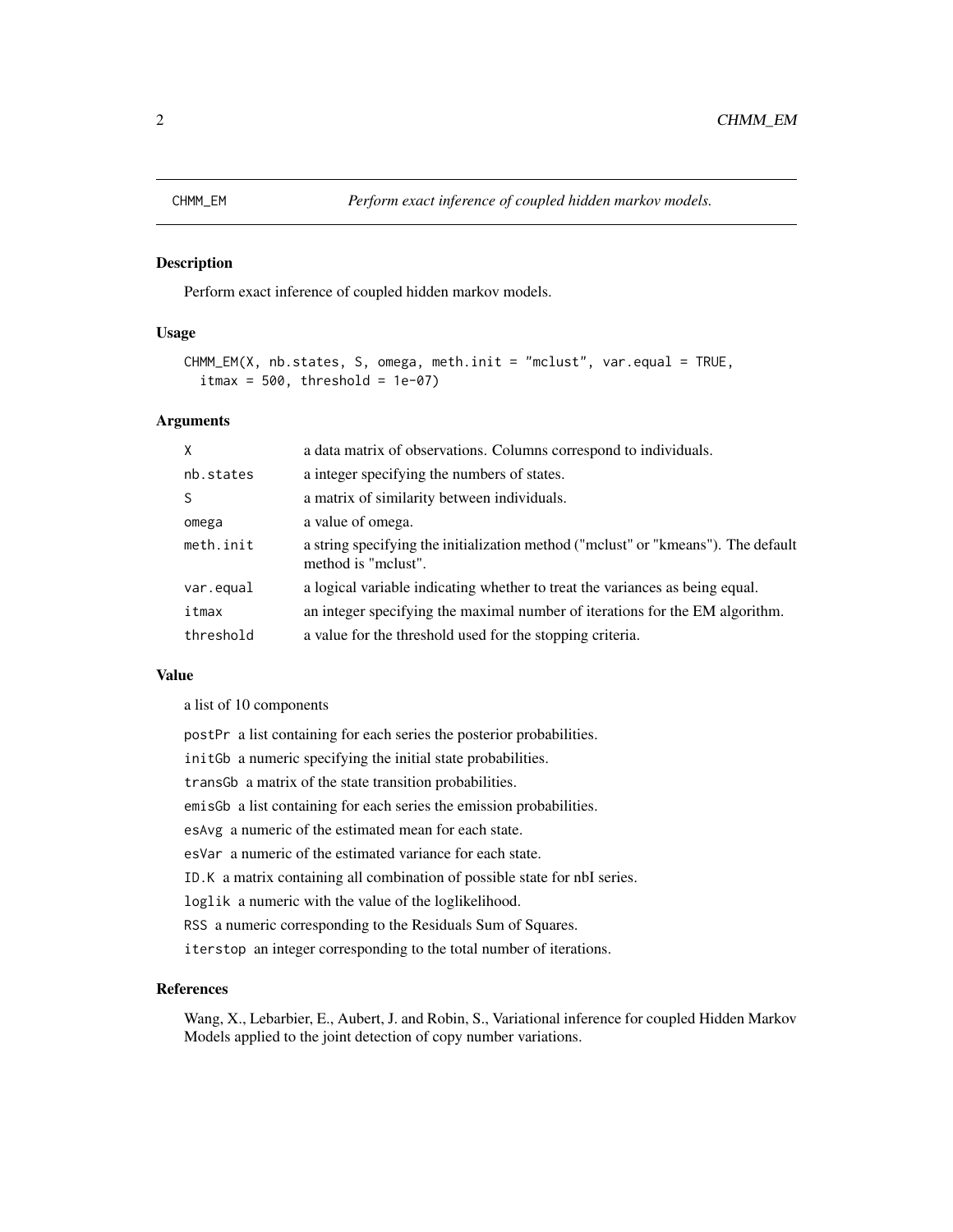<span id="page-2-1"></span><span id="page-2-0"></span>

Perform variational inference of coupled Hidden Markov Models.

#### Usage

```
CHMM_VEM(X, nb.states, S = NULL, omega = 0.7, meth.init = "mclust",
  var.equal = TRUE, itmax = 500, threshold = 1e-07)
```
#### Arguments

| $\mathsf{X}$ | a data matrix of observations. Columns correspond to individuals.                                        |
|--------------|----------------------------------------------------------------------------------------------------------|
| nb.states    | a integer specifying the numbers of states.                                                              |
| S            | a matrix of similarity between individuals.                                                              |
| omega        | a value of omega.                                                                                        |
| meth.init    | a string specifying the initialization method ("mclust" or "kmeans"). The default<br>method is "melust". |
| var.equal    | a logical variable indicating whether to treat the variances as being equal.                             |
| itmax        | an integer specifying the maximal number of iterations for the EM algorithm.                             |
| threshold    | a value for the threshold used for the stopping criteria.                                                |

#### Value

a list of 9 components

- postPr a list containing for each series the posterior probabilities.
- initPr a numeric specifying the initial state probabilities.
- transPr a matrix of the state transition probabilities.
- esAvg a numeric of the estimated mean for each state.
- esVar a numeric of the estimated variance for each state.
- emisPr a list containing for each series the emission probabilities.
- emisPrW a list containing for each series the emission probabilities taking into account for the dependency structure.
- RSS a numeric corresponding to the Residuals Sum of Squares.
- iterstop an integer corresponding to the total number of iterations.

#### References

Wang, X., Lebarbier, E., Aubert, J. and Robin, S., Variational inference for coupled Hidden Markov Models applied to the joint detection of copy number variations.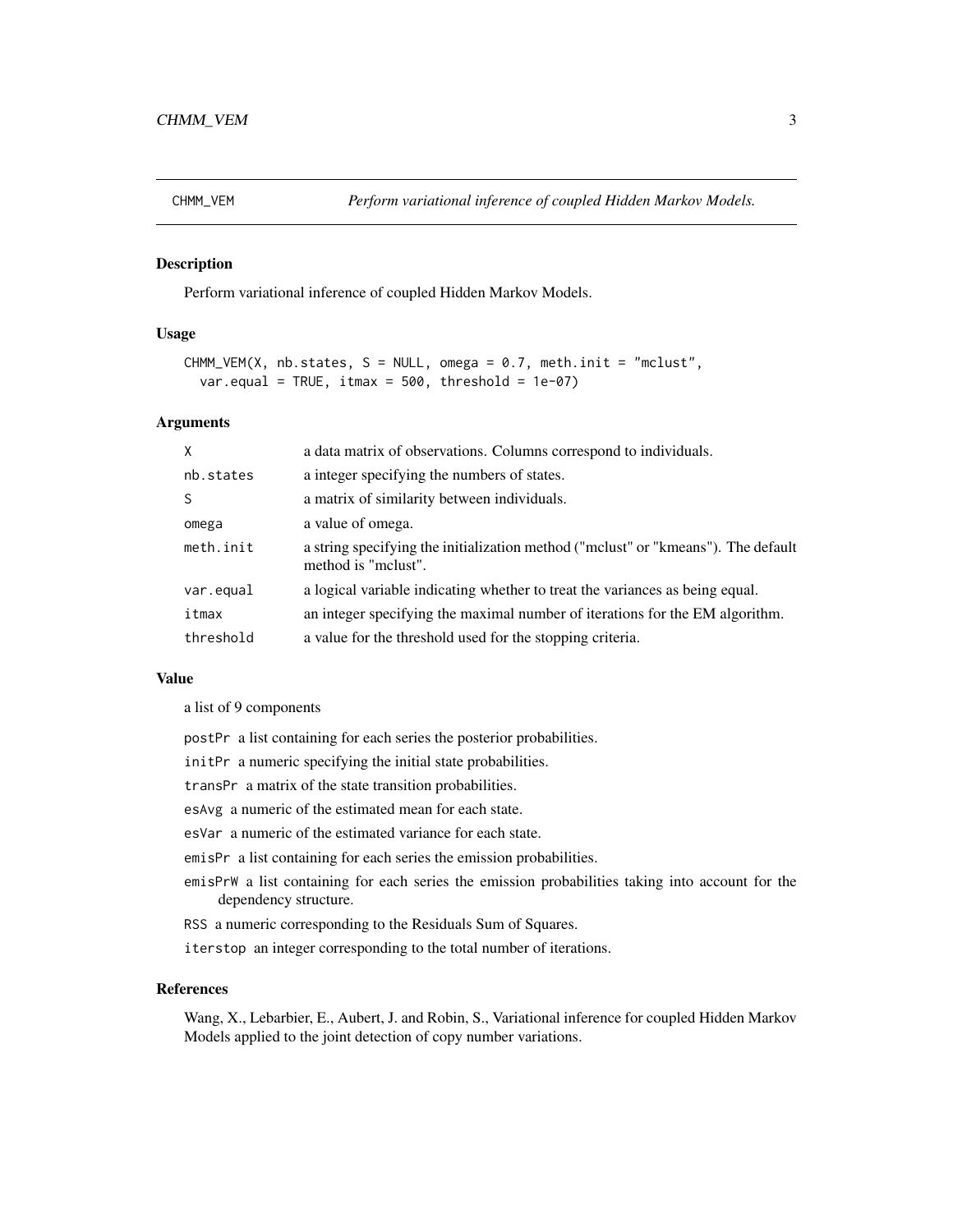<span id="page-3-0"></span>

Summarize the results of the coupled HMM.

#### Usage

clusterseg(x)

#### Arguments

x a matrix of status. Columns corresponds to series (individuals).

#### Value

a data.frame with 4 columns

sample name of the sample (series). posbegin beginning position. posend ending position. status status.

```
coupledHMM Perform inference of coupled hidden markov models.
```
#### Description

Perform inference of coupled hidden markov models.

#### Usage

```
coupledHMM(X, nb.states = 3, S = NULL, omega.list = c(0.3, 0.7, 0.9),
  var.equal = TRUE, exact = FALSE, meth.init = "mclust", viterbi = TRUE,
  itmax = 500, threshold = 1e-07)
```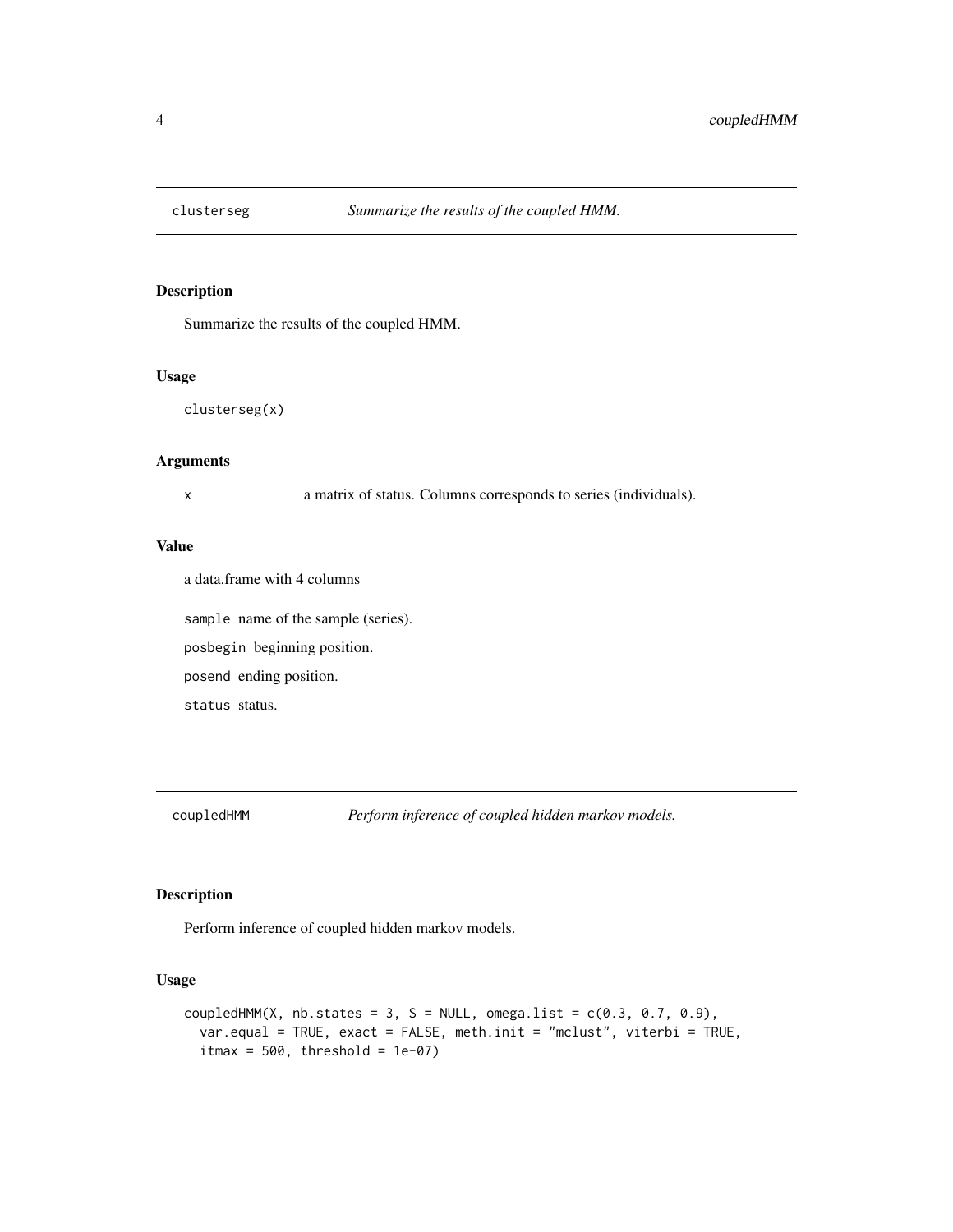#### <span id="page-4-0"></span>coupledHMM 5

#### Arguments

| X          | a matrix of observations. Columns correspond to series (individuals).                                                                                               |
|------------|---------------------------------------------------------------------------------------------------------------------------------------------------------------------|
| nb.states  | a integer specifying the numbers of states.                                                                                                                         |
| S          | a matrix of similarity between individuals.                                                                                                                         |
| omega.list | a vector of omega values.                                                                                                                                           |
| var.equal  | a logical variable indicating whether to treat the variances as being equal (var.equal)<br>$=$ TRUE).                                                               |
| exact      | a logical variable indicating whether to use VEM (exact = FALSE) or EM (exact<br>$= TRUE$ ) algorithm for the inference of the model.                               |
| meth.init  | a string specifying the initialization method ("mclust" or "kmeans") for the (V)-<br>EM algorithm. The default method is "mclust".                                  |
| viterbi    | a logical variable indicating whether to use Maximum A Posteriori method<br>(FALSE) or Viterbi algorithm (TRUE, by default) for recovering the most likely<br>path. |
| itmax      | an integer specifying the maximal number of iterations for the CHMM_(V)EM<br>algorithm.                                                                             |
| threshold  | a value for the threshold used for the stopping criteria for the CHMM_(V)EM<br>algorithm.                                                                           |

#### Value

A list of 4 objets.

omega an integer corresponding to the selected value among the omega.list.

- model a list corresponding to the output of the CHMM-EM or CHMM-VEM function for the selected model.
- status a matrix with status associated to each series in column and each position in row.

RSS.omega a dataframe with omega values and the associated Residuals Sum of Squares.

#### References

Wang, X., Lebarbier, E., Aubert, J. and Robin, S., Variational inference for coupled Hidden Markov Models applied to the joint detection of copy number variations.

#### See Also

[CHMM\\_VEM](#page-2-1), [CHMM\\_EM](#page-1-1)

#### Examples

```
data(toyexample)
# Variational inference of a coupled hidden Markov Chains
resCHMM <- coupledHMM(X = toydata, nb.states = 3, S = cor(toystatus),
                     omega.list = c(0.3, 0.5, 0.7, 0.9))
# Breakpoints positions and status of segments
info <- clusterseg(resCHMM$status)
# head(info)
```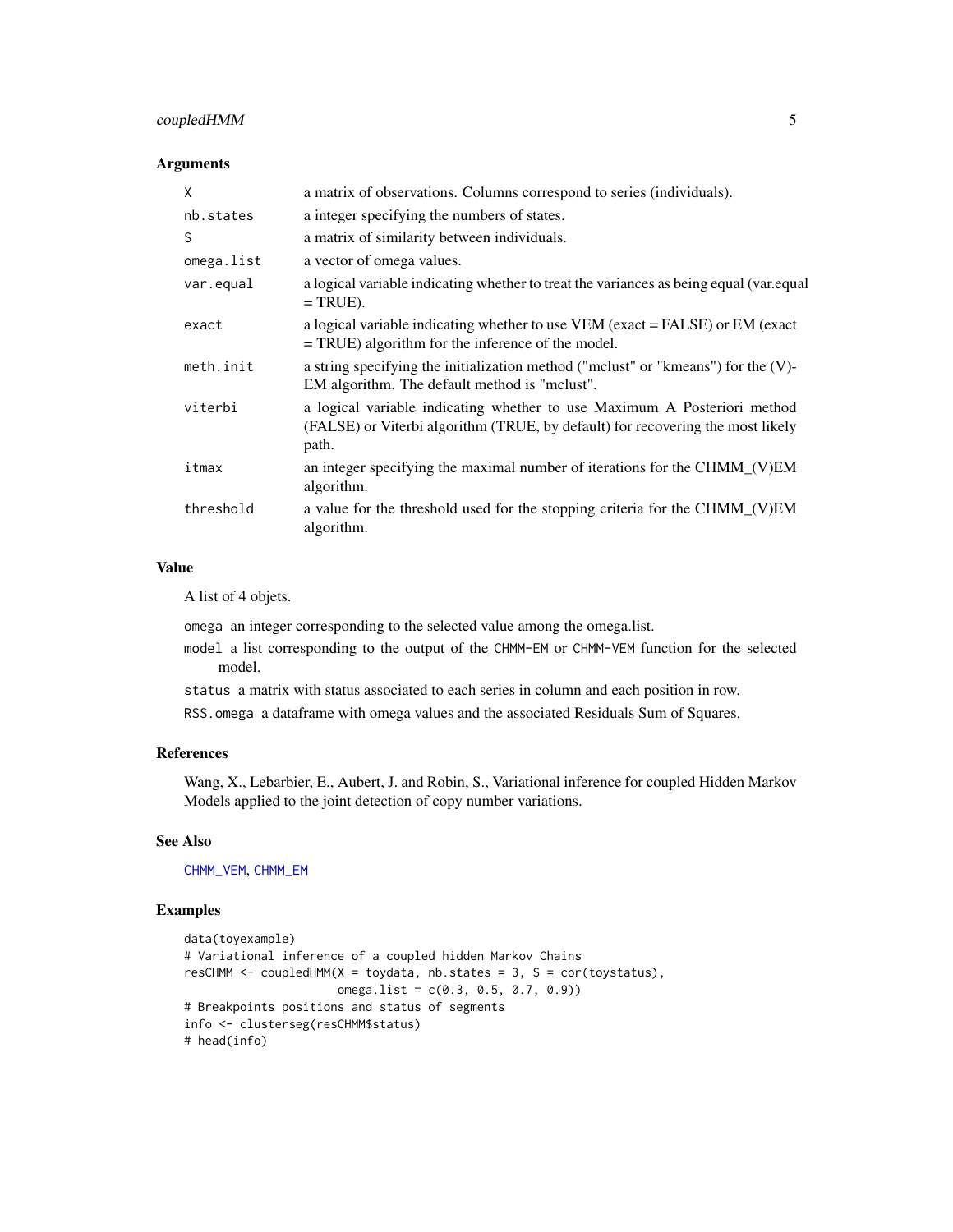<span id="page-5-0"></span>

Initialization step of the CHMM\_EM function.

#### Usage

init.EM(X, nb.states, meth.init, var.equal, nbI, nbT)

#### Arguments

| X         | a matrix of observations. Columns correspond to series (individuals).                                                   |
|-----------|-------------------------------------------------------------------------------------------------------------------------|
| nb.states | an integer specifying the numbers of states.                                                                            |
| meth.init | a string specifying the initialization method ("mclust" or "kmeans"). The default<br>method is "melust".                |
| var.equal | a logical variable indicating whether to treat the variances as being equal (TRUE,<br>value by default) or not (FALSE). |
| nbI       | an integer specifying the number of series.                                                                             |
| nbT       | an integer specifying the length of one series.                                                                         |

#### Details

By default, an initialization with the meth.init="mclust" is performed with homogeneous variances.

#### Value

A list of 6 objects.

esAvgGb a matrix of nbK(nb.states^nbI) rows and nbI columns of estimated mean.

esVarGb a matrix of nbK(nb.states^nbI) rows and nbI columns of estimated variance.

esAvg a numeric of the estimated mean for each state.

esVar a numeric of the estimated variance for each state.

transGb a matrix of the state transition probabilities.

initGb a numeric specifying the initial state probabilities.

#### See Also

[CHMM\\_EM](#page-1-1)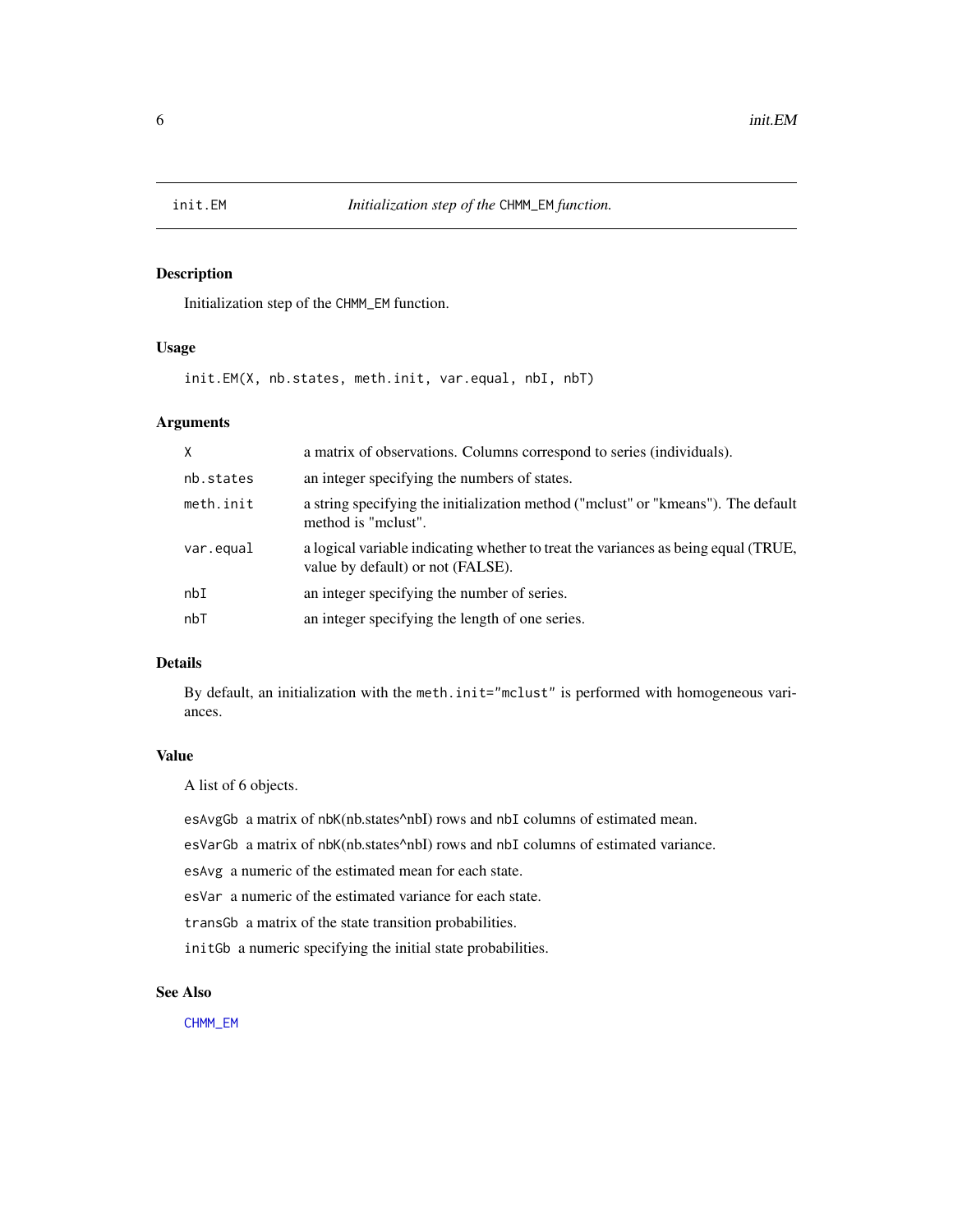<span id="page-6-0"></span>

Initialization step of the CHMM\_VEM function.

#### Usage

init.VEM(X, nb.states, meth.init, var.equal, nbI, nbT)

#### Arguments

| $\mathsf{x}$ | a matrix of observations. Columns correspond to series (individuals).                                                   |
|--------------|-------------------------------------------------------------------------------------------------------------------------|
| nb.states    | an integer specifying the numbers of states.                                                                            |
| meth.init    | a string specifying the initialization method ("mclust" or "kmeans"). The default<br>method is "melust".                |
| var.equal    | a logical variable indicating whether to treat the variances as being equal (TRUE,<br>value by default) or not (FALSE). |
| nbI          | an integer specifying the number of series.                                                                             |
| nbT          | an integer specifying the length of one series.                                                                         |
|              |                                                                                                                         |

#### Value

A list containing the parameters of the model

esAvg a numeric of the estimated mean for each state.

esVar a numeric of the estimated variance for each state.

transPr a matrix of the state transition probabilities

postPr a list containing for each series the posterior probabilities.

initPr a numeric specifying the initial state probabilities.

toydata *Toy example - observations for 5 correlated samples.*

#### Description

A matrix containing the observations for the 1,000 positions of 5 correlated samples.

#### Format

A simulated matrix with 1000 rows and 5 columns. Each column is a series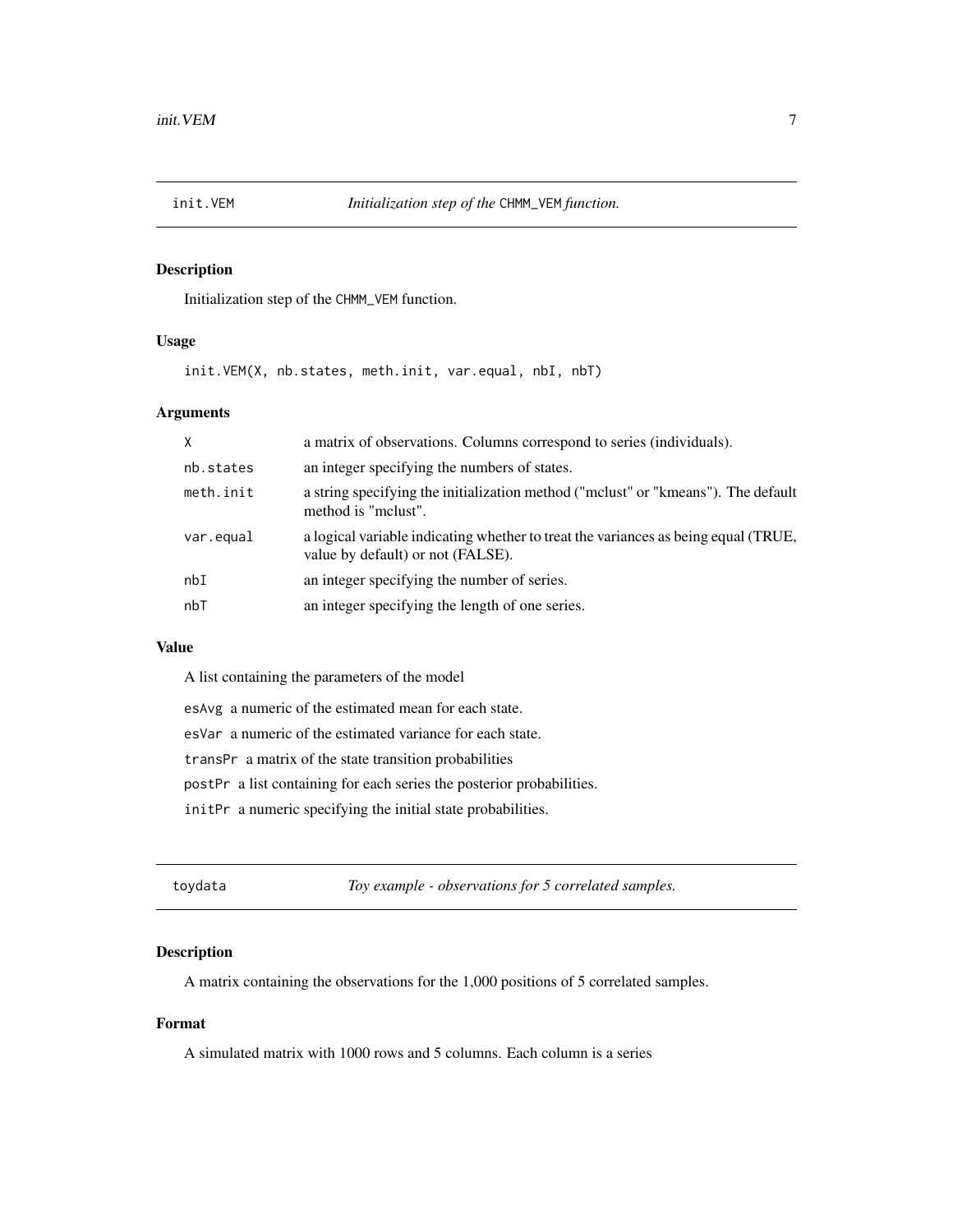8 toystatus and the set of the set of the set of the set of the set of the set of the set of the set of the set of the set of the set of the set of the set of the set of the set of the set of the set of the set of the set

#### Examples

```
data(toyexample)
# Variational inference of a coupled hidden Markov Chains
resCHMM \leq coupledHMM(X = toydata, nb.states = 3, S = cor(toystatus),
                     omega.list = c(0.3, 0.5, 0.7, 0.9))
# Breakpoints positions and status of segments
info <- clusterseg(resCHMM$status)
# head(info)
```
toystatus *Toy example - status for 5 correlated samples.*

#### Description

A matrix containing the hidden status for the 1,000 positions of 5 correlated samples.

#### Format

A matrix of the hidden status corresponding to the toydata matrix.

<span id="page-7-0"></span>